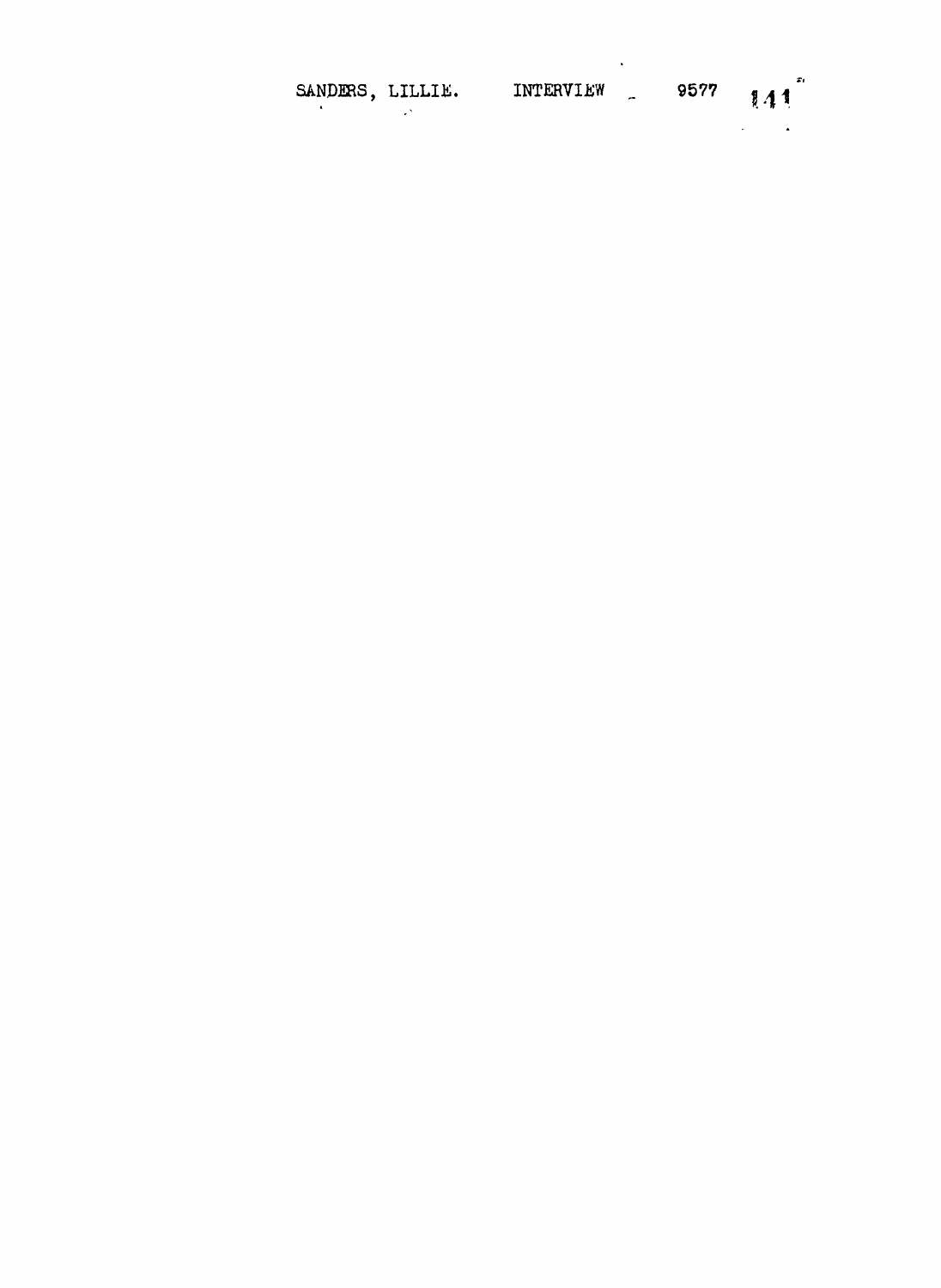| SANDERS, LILLIE (MRS.) - INTERVIEW.                                    |  |                                                             | 9577  |
|------------------------------------------------------------------------|--|-------------------------------------------------------------|-------|
| Field Norkorts home ) Ophelia D. Vestal                                |  |                                                             |       |
| $T(i \rightarrow \text{rt} \text{maj})$ on $(\text{art})$ . January 3, |  |                                                             | 195.8 |
|                                                                        |  |                                                             |       |
| 1. With Lillie Sanders                                                 |  |                                                             |       |
| Lawton, Oklahoma.                                                      |  |                                                             |       |
|                                                                        |  |                                                             |       |
|                                                                        |  | 4. DARR DE LAPH: MR OF February . Day 13 F . r 1880         |       |
| S. Il of firth Wilson County, Texas.                                   |  |                                                             |       |
| ່ຮ                                                                     |  |                                                             |       |
| $G_{\bullet}$ . None of Father $\mathbb{R}^{n}$                        |  | Plase of .irth                                              |       |
| ution are criminate and on the Chinese                                 |  |                                                             |       |
|                                                                        |  | 7. Nome of Mother <u>Communications</u> of lights of lights |       |
| $\mathbb{C}$ , a supported ion alone $\mathbb{C}$ with $x$             |  |                                                             |       |
|                                                                        |  |                                                             |       |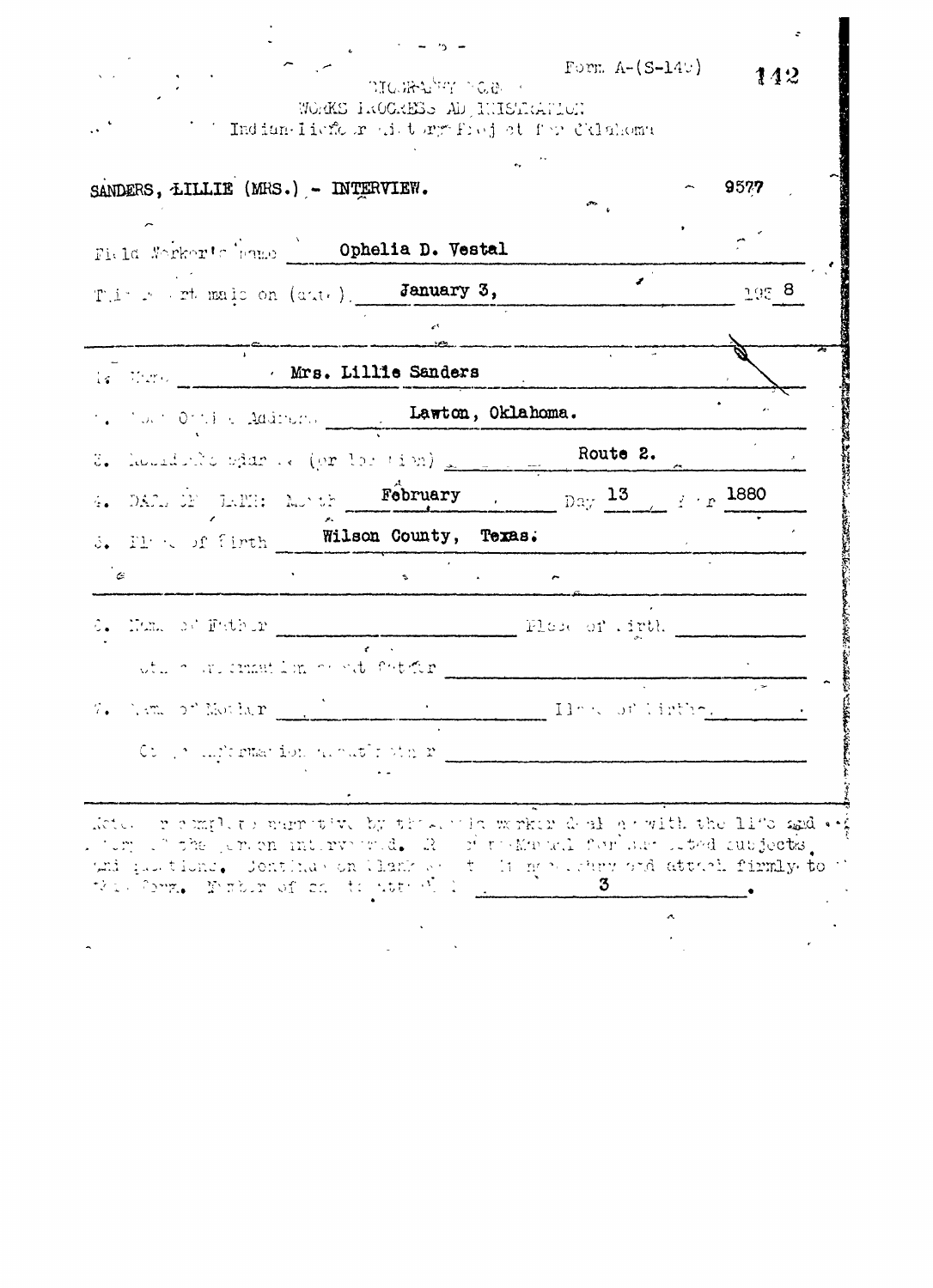SANDERS. LILLIE (MRS.) - INTERVIEW. **WELLERGE 19577** 

**/vestal, Ophelia D. - Investigator. Indian Pioneer History\*.** Jandary 3, 1938.

Interview with Mrs. Lillie Sanders.

<del>ୖ</del>

**Many years ago in La Salle County, Texas, near San Antonio, lived a family of the name of Stringfield. The** father's and mother's names were Tom and Sarah. In this **family there were one girl and two boyg.**

As the country was very thinly settled it was several **miles to their neighbors<sup>1</sup> homes. Once the Stringfield family decided to spend a few days with their friends some thir**ty miles away. They hitched the ox team to the wagon and **visited their friends; on the way back they were near a Mexican camp, when a band of Indian men surrounded them, '** killing the father, mother and a little boy. These Indians **thought the little nine year old girl named. Ida was dead,** but she was not, so they left, taking with them the little boy about five years old named Tommy.

**When the Indians attacked these white people it was** a big surprise, although the white people had in their pos-session a shotgun to protect themselves. The Indians used **poisoned bows and arrows. Years ago the Indians would hunt the most poisonous snakes and stick their arrows in the**

**14-\*'**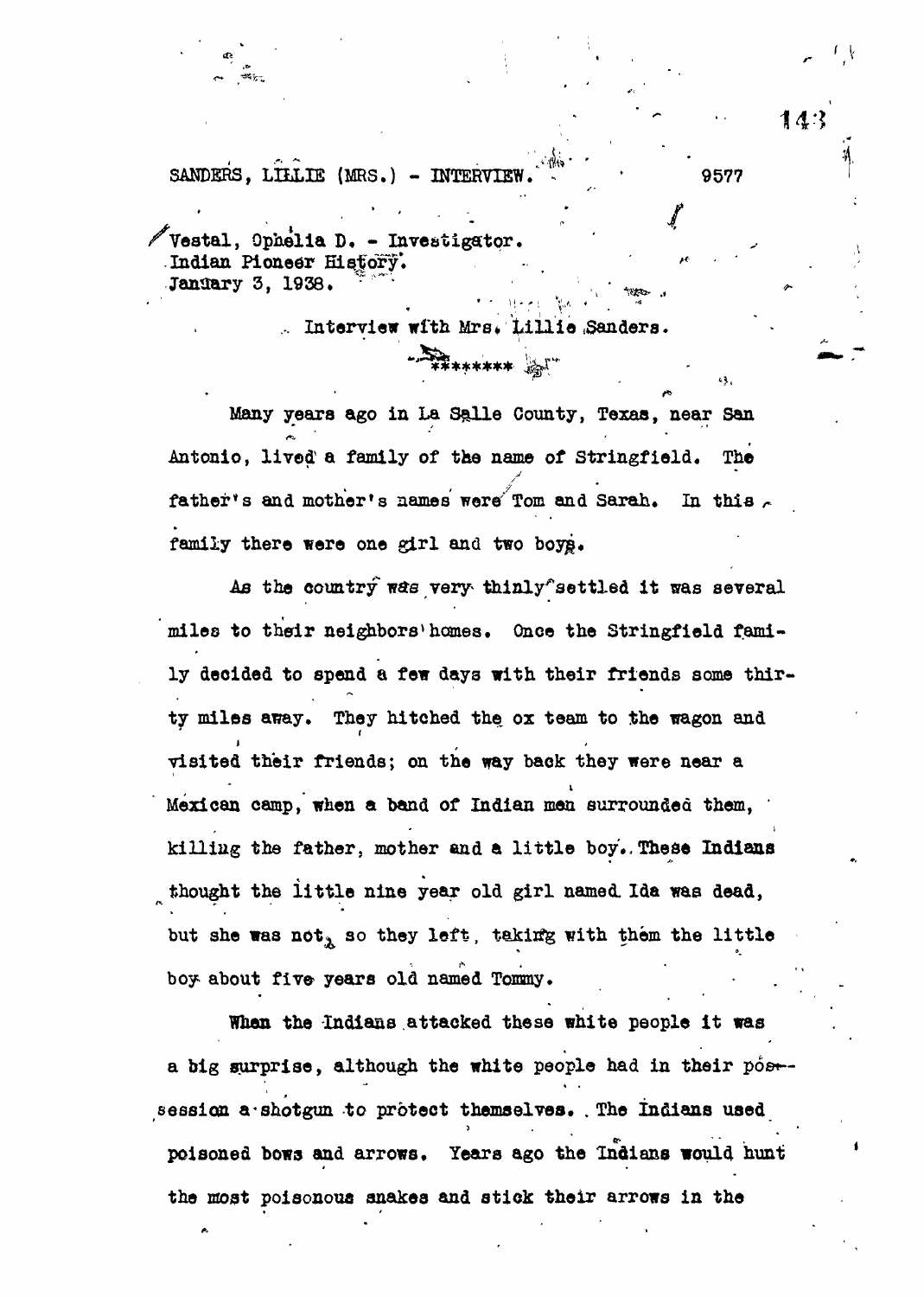SANDERS, LILLIE (MRS.) - INTERVIEW.  $9577'$ 

r. "The contract of the contract of the contract of the contract of the contract of the contract of the contract of the contract of the contract of the contract of the contract of the contract of the contract of the contra

s  $\sim$  14  $444$ 

**poison, then when they hit anything with this arrow it was** I most sure to kill. Several shots were fired, but the fa**ther's arm was broken, then their lives were taken.**

- 2

 $\ddot{\cdot}$ 

**Some Mexicans soon arrived at the scene taking the dead bodies and the little girl to their camp, oaring for** her and burying the others. Their graves were dug with buion**er imives.**

**years passed, the little girl longed for her brother** that she tried to save with herself from being taken by  $\cdot$ the Indians. At last she gave up all hope's of ever hearing from her brother.

**Tommy was very small but he remembered his family,** though he soon learned the Indians' ways and beliefs, in **going from Oklahoma, Texas, Mexico and Arizona on big raids made by the Indians. His name Tommy was dropped. His hair grew long and he was taught to braid it as all Indians did,** then he was known as "Two Braids".

**Two Braids was held captive with the band of Apaches at Fort Sill. He,being e srhite boy who grew up with the.** Indians, was pushed ahead to talk to the white people, or **do any work if it should concern any white people\***

**Before Chief Geronimo died he called Two Braids to**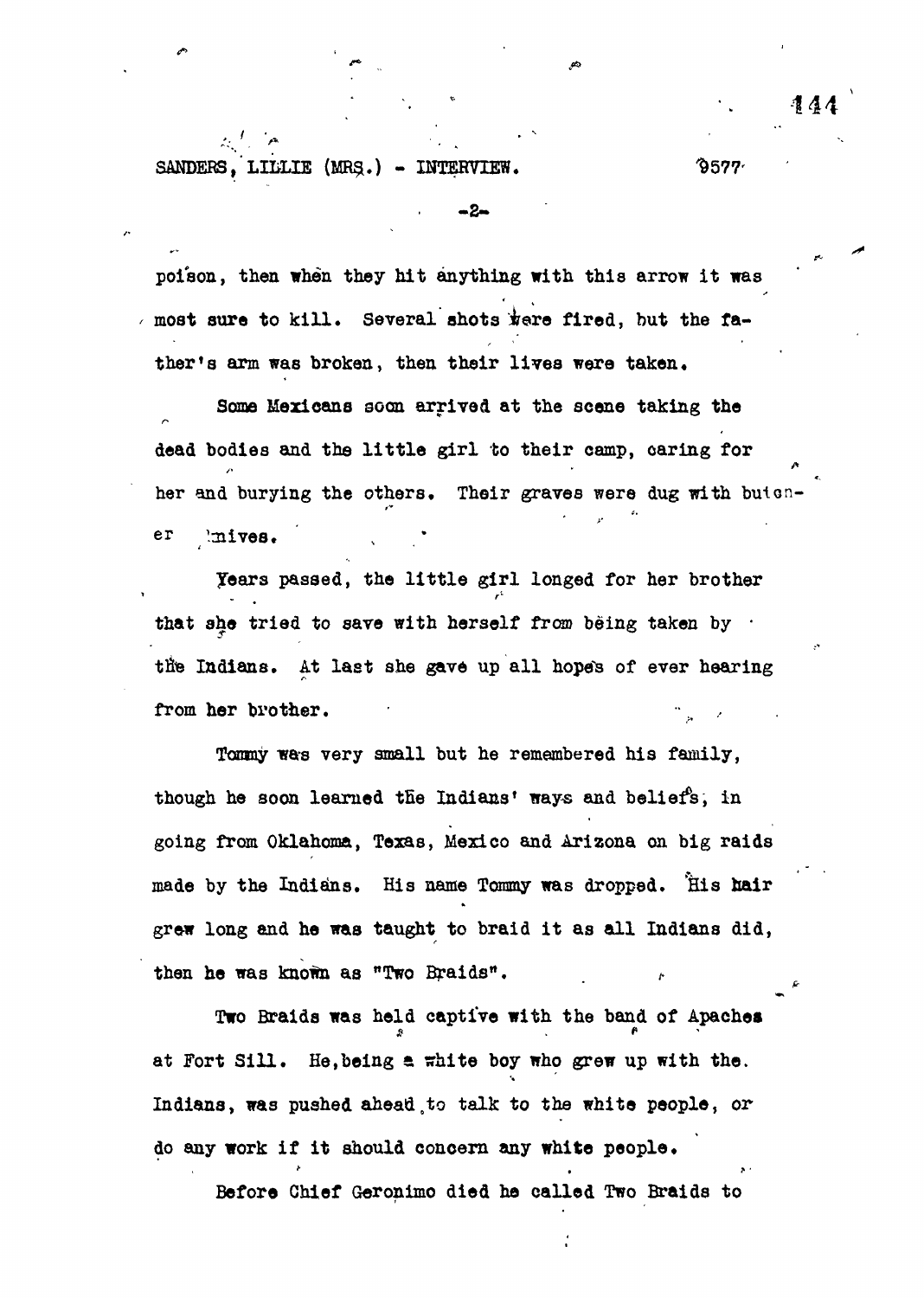SANDERS. LILLIE (MRS.). - INTERVIEW. 9577

**his bodaide and, as white people were called "pale face" by sthe Indiana, he said: "You are 'pale face<sup>1</sup>' and you were aaptured in south Texas." '**

**A few years passed and the Apaches were given their** freedom. Two Braids now wandered about always wishing he **could find his relatives. He started working with a show traveling southward'.**

**Near the vicinity of San Antonio during his performance, Two Braids was giving a little history of his life and said: "Sons of you older persons might remember about** forty years ago<sup>6</sup>, a massacre. I am the only survivor of that **family and I was captured by the Indian's, I do not know my people, not even my name, but if any of you remember this massacre please tell me." A real old man came to Tommy Stringfield, told him he remembered the massacre of the Stringfleld family and was among the white men who hunted southward from San Antonio in search for little Tommy. This man also told Two Braids or Tommy where his sister lived". Tommy Stringfield took his wife and son and found his sister Jda who had married and was quite old. Of course this was a happy meeting but they were not quite sure that they were brother and sister.**

145